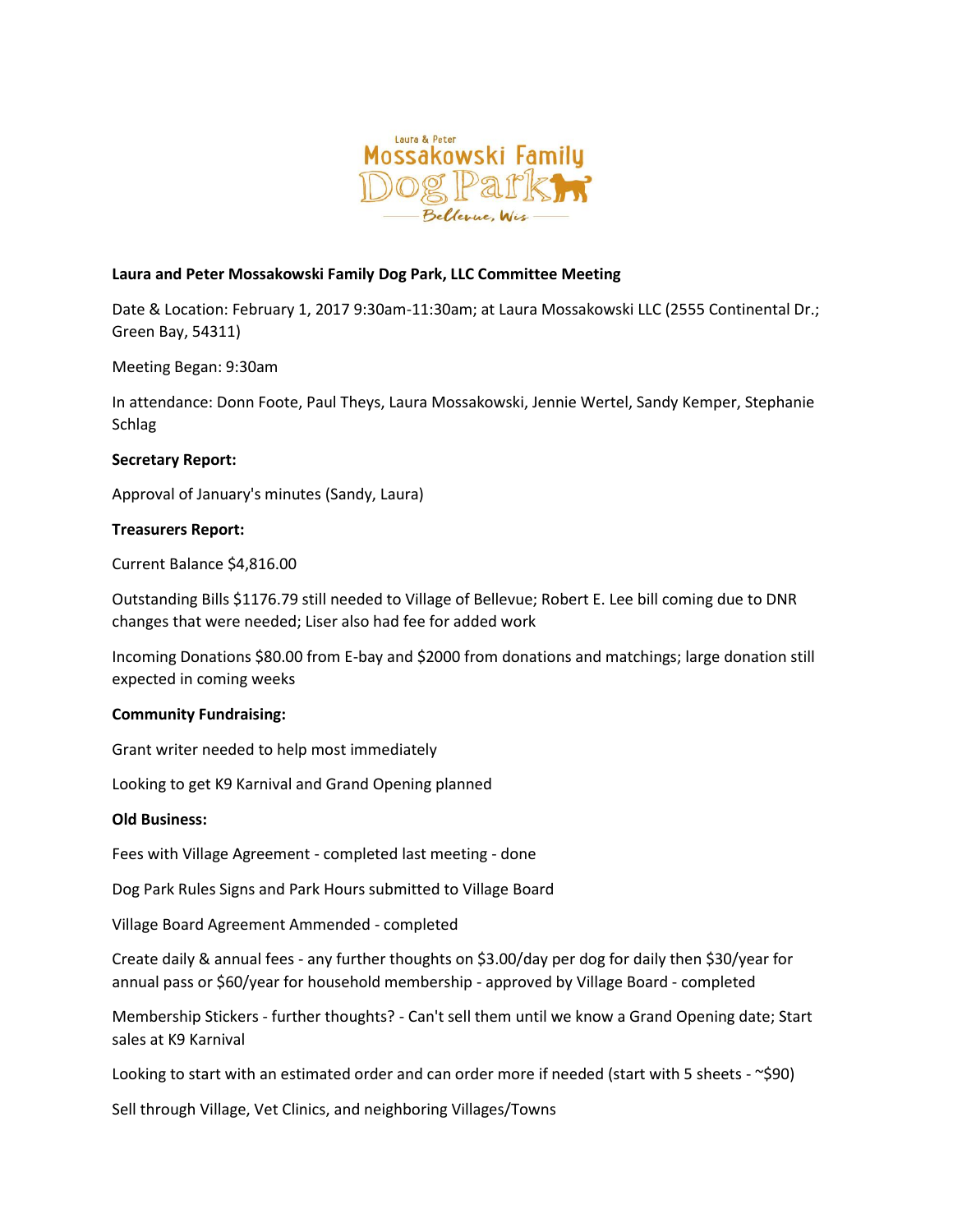### **Next Meeting Dates:**

No further VB meetings set for Dog Park related items

March 1, 2017 - 9:30am-11am

## **Construction Updates:**

Still looking for nature to tell us when the grass can be mowed to allow further planning for opening dates

## **New Business:**

Village Board Meetings Needed? - no further scheduled with Dog Park items

Volunteer Committee Update - Mary to put together E-newsletter with opportunities and help man the tables at the events for it

Marketing Recruitment Ideas - Social Media plugs for upcoming events and volunteer needs

Logging options for hours for volunteering through the year - potential to earn discounts off of future passes, brunch etc.

K9 Karnival Date and Planning - Set for May 13th 10am-2pm

Volunteer Table added to Karnival Layout - include "titles/roles" that are needed (Grant writers, etc.)

MC - Alexi

Poss. Live Music

Booth coordination - Sandy

Station for credit card for Paul to be at

Walkie-talkies for communication

Raffle workers - Paul, Laura, and one added

Pictures - Jennie

Volunteer Table - Nicole and Mary

Home Depot Employee Work Day - Landscaping is specialty for the projects, a Grant covers the cost of the items

Ideally a 1-day project, need to do a walk-through and

Looking to do project around sign and driveway and around the fence where the trash bins are

Further thoughts on donation envelopes - looking at what others use to help decide (DePere DP and BC DP have them).

Size dependent on the needs for the opening of the box. Tear off tab envelopes. Stephanie to help look for options.